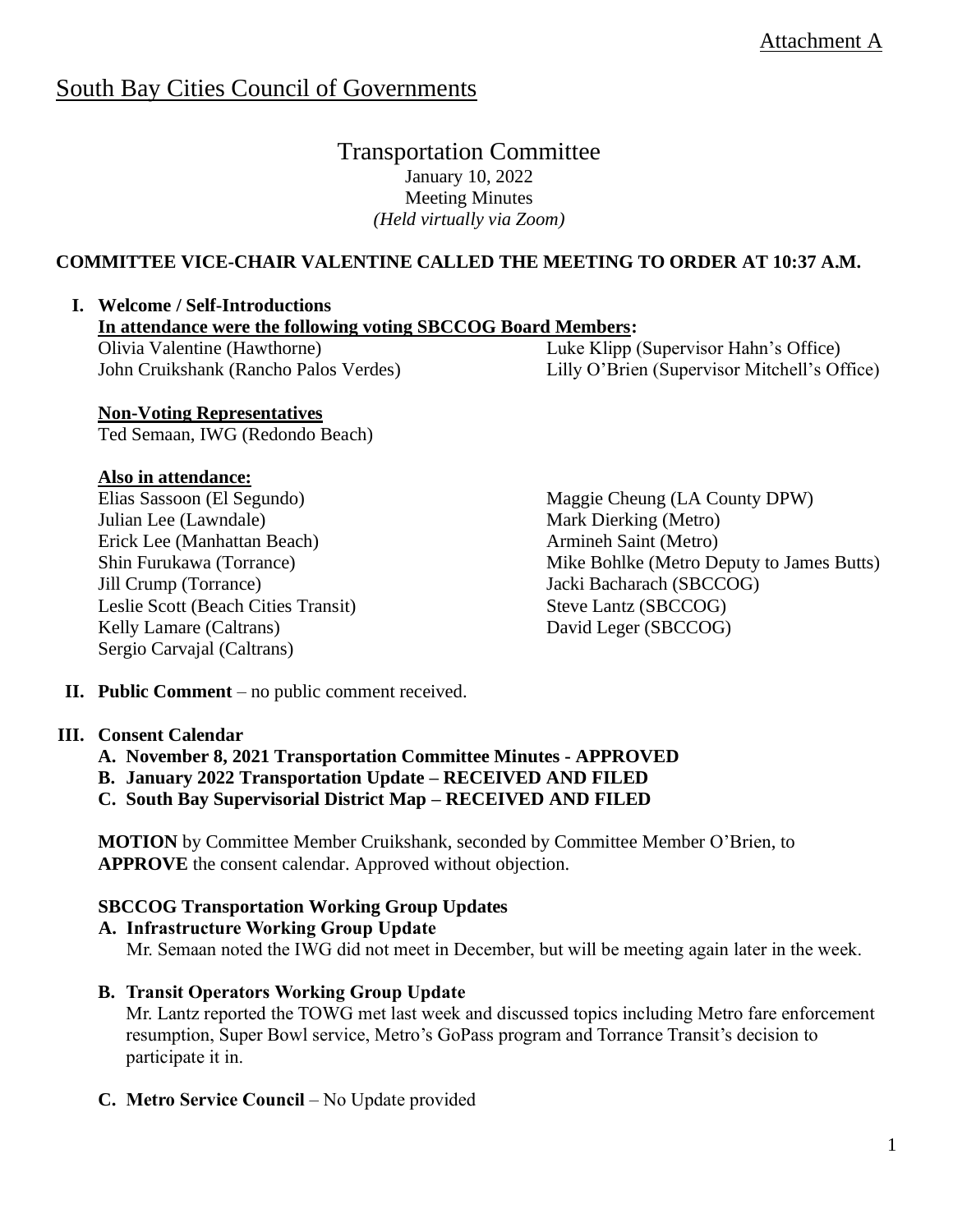#### **IV. Caltrans District 7 South Bay Projects Update**

Ms. Lamare reported that Jimmy Shih retired at the end of the year so she will be providing updates until they have identified a replacement for Mr. Shih.

Committee Member Cruikshank asked that Caltrans provide updates on the Western Avenue ADA project that is installing curb ramps at intersections throughout Rancho Palos Verdes.

## **V. Measure R and Measure M Metro Budget Request Update**

Mr. Lantz reported that SBCCOG staff is reviewing project applications and will be bringing the recommended Metro Budget Request for Measure R and Measure M to the Committee in February. He also added that Metro is going to be approving the mid-year Measure R update and one South Bay Project is on that list. It is a Manhattan Beach project that had previously requested additional funding due to scope changes.

# **VI. Metro C Line (Green Line) 30-Year Maintenance scope, schedule, budget**

Mr. Lantz briefly explained Metro's policy of updating/refurbishing rail lines every 25-30 years. Metro has started to work on the scope of the C Line (Green Line) upgrades. Mr. Lantz explained that platform extensions and enhancements to the power system were expected to be part of the upgrades to accommodate the increases in train frequencies. Staff will talk to Metro staff about these issues and prepare a letter to outline SBCCOG's concerns.

## **VII. Metro Golden Opportunity Letter: Request for SBCCOG Support – RECOMMENDED BOARD SUPPORT**

Mr. Lantz explained that Metro has requested a significant amount of funding from the state budget surplus to help fund their projects. Metro is asking councils of governments to support their request by allowing Metro to add their logo to a joint support letter.

Committee Member Cruikshank asked Mr. Lantz if the letter covers all of the SBCCOG priority projects. Mr. Lantz explained that the letter covers Metro's large regional projects and does include the South Bay priority sub-regional projects.

Ms. Bacharach added that the SBCCOG may want to send a letter to Metro stating its support for the Golden Opportunity Letter but also stating its desire for funding support for non-rail priorities as well.

**MOTION** by Committee Member Cruikshank, seconded by Committee Member Valentine, to **RECOMMEND BOARD SUPPORT** for Metro's Golden Opportunity request and submit a letter requesting funding support for non-rail priorities. Approved without objection.

# **VIII. Presentation by Metro on LIFE Program**

Ms. Saint provided the Committee an update on Metro's LIFE program and their resumption of fare enforcement. Metro will begin collecting fares again January  $10<sup>th</sup>$ . Per a Board motion, passes are currently 50% off until June 2022.

Ms. Saint went on to explain Metro's LIFE program, which is a regional program that provides transit subsidies across 13 different transit operators for qualifying LA County residents. Metro has recently re-launched the program making it easier to access, easier to sign-up, and more affordable. Improvements include website improvements, a self-certification feature and online portal, and a new free 3-month offer. For more detail, Ms. Saint's presentation is available online here: [https://southbaycities.org/wp-content/uploads/2021/11/PRESENTATION\\_Metro-LIFE.pdf](https://southbaycities.org/wp-content/uploads/2021/11/PRESENTATION_Metro-LIFE.pdf)